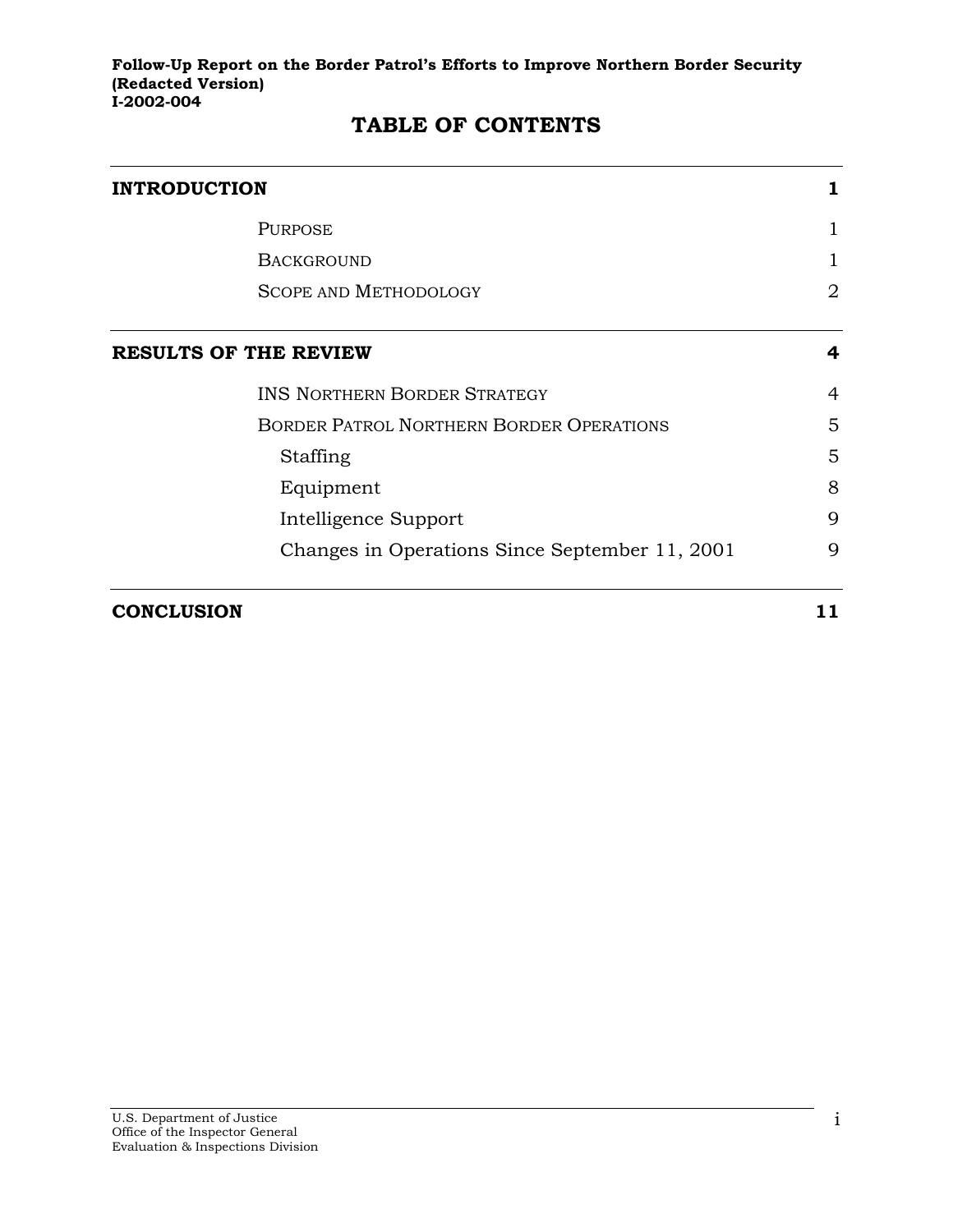# **INTRODUCTION**

#### <span id="page-1-0"></span>**Purpose**

In February 2000, the Office of the Inspector General (OIG) issued an inspection report entitled Border Patrol Efforts Along the Northern Border, I-2000-04 (2000 report). In that report, we concluded that the Border Patrol faced significant enforcement challenges along the United States-Canada border and was unable to adequately respond to illegal activity, primarily because of a lack of sufficient staff and resources. The purpose of this follow-up review was to examine the progress the Border Patrol has made in improving the security of the northern border since the OIG issued the original report, particularly in light of the events of September 11, 2001.

### **Background**

The 2000 report noted that the Border Patrol's current Strategic Plan (Plan), issued in 1994, was designed to strengthen the control of the United States borders through the establishment of operational goals and performance measures. The Plan was divided into four phases with no established timeframes or milestones to measure progress. The first three phases concentrated on specific areas of the southwest border. The Plan did not address the northern border until its fourth and final phase. When we were conducting field work for our 2000 report, the Border Patrol was in Phase II of its Plan and would not estimate when implementation of Phase IV would begin.

The Border Patrol's 1994 Strategic Plan involves two distinct methodologies for deploying resources to the southwest and northern borders. Border Patrol officials told the OIG that the methodology on the southwest border involves a forward deployment of resources as a deterrent. The priorities for allocation of resources for this effort are personnel, equipment, and technology. This methodology is based on the volume and type of apprehensions on the southwest border as well as the close proximity of major U.S. population centers to the southwest border. The forward-deployed, personnel-intensive strategy is a reflection of the short amount of time the Border Patrol has to respond to illegal aliens before they disappear into the U.S. population.

The methodology for the northern border is different. The priorities for allocation of resources for this effort are liaison/intelligence, technology, equipment, and personnel. This methodology is based on the general lack of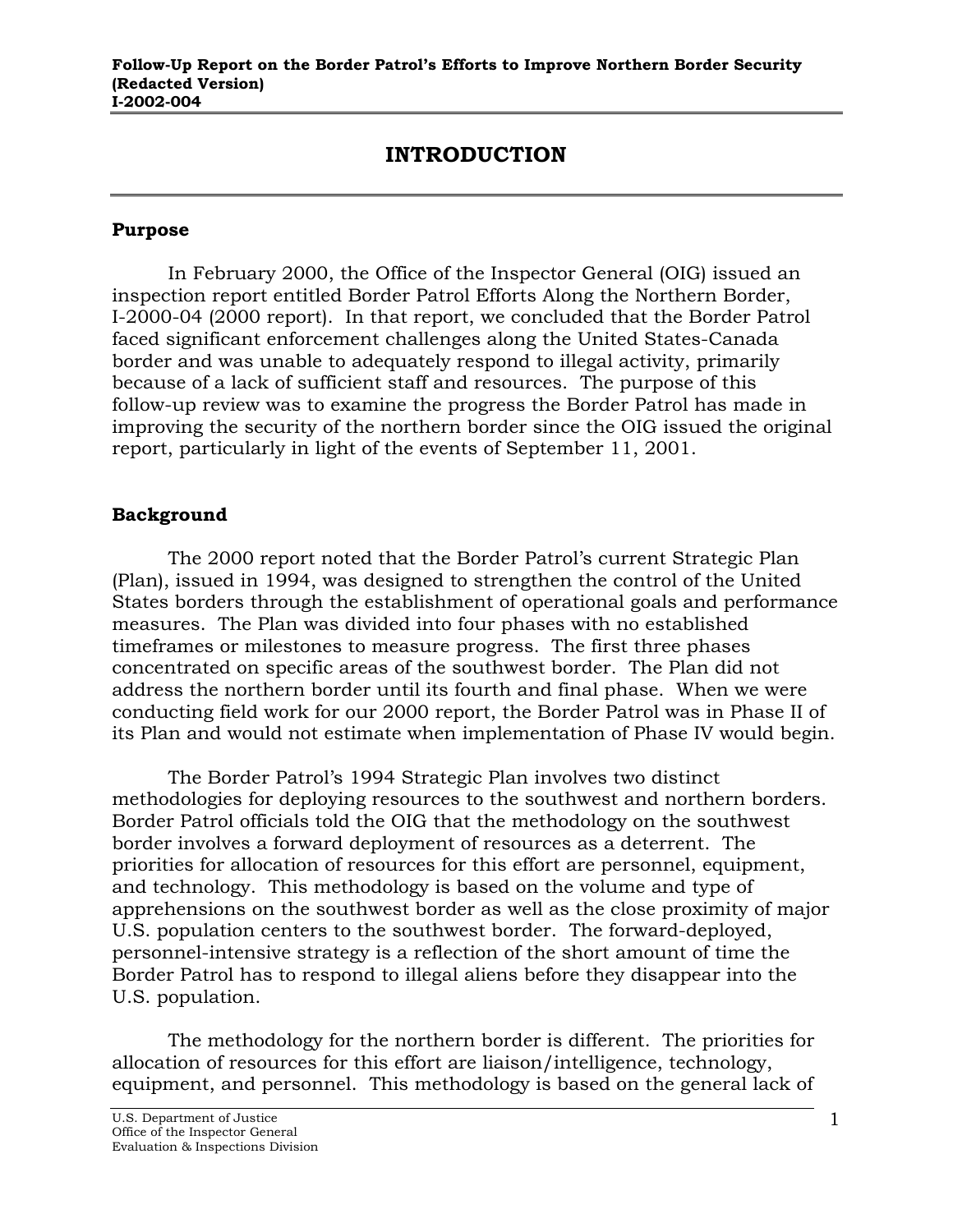<span id="page-2-0"></span>large U.S. population centers on the northern border and the longer times available for the Border Patrol to respond to illegal aliens.

Our 2000 report examined how the Border Patrol collected and assessed information about illegal activity occurring along the northern border and how the Border Patrol used its resources to respond to it. The report reviewed the allocation of Border Patrol resources to the northern border and concluded the allocation was insufficient.[1](#page-2-1) 

The 2000 report found that the Border Patrol was unable to accurately assess the level of illegal activity along the northern border. Border Patrol and Immigration and Naturalization Service (INS) officials described shortcomings of the data commonly used to track illegal activity. This lack of concrete information on the magnitude of illegal activity made it difficult for the Border Patrol to assess the need for and the proper placement of its resources.

In addition, our 2000 report concluded that the Border Patrol was unable to adequately respond to illegal activity along the northern border. The 324 Border Patrol agents (as of September 30, 1999) assigned to the eight northern border sectors could not effectively monitor the approximate 4,000-mile border with Canada. Northern border sector officials reported that some shifts had no coverage, which left the border completely open to illegal activity. This situation worsened when Border Patrol agents were detailed to support operations on the southwest border. In addition, the report found that northern border sectors lacked sufficient essential equipment, or "force multipliers," such as radios, cameras, sensors, and boats that could improve enforcement capabilities.

### **Scope and Methodology**

This follow-up review primarily relied on information obtained from interviews with the chief patrol agents in the eight northern sectors, Border Patrol officials in the three INS regions (Eastern, Central, and Western), and officials from INS Headquarters. In addition, the OIG examined workload statistics provided by the INS's Office of Statistics on Border Patrol enforcement activities in the eight northern sectors for Fiscal Years (FY) 2000 and 2001.

Prior to the interviews, we sent each of the eight chief patrol agents an extensive questionnaire asking about current northern sector enforcement

<span id="page-2-1"></span> $\overline{a}$ 

<sup>1</sup> Of the Border Patrol's 21 sectors, 8 are located on the northern border. The headquarters for these eight northern sectors are located in Blaine, WA; Spokane, WA; Havre, MT; Grand Forks, ND; Detroit, MI; Buffalo, NY; Swanton, VT; and Houlton, ME. The number of Border Patrol stations operating under the control of each northern sector headquarters varies; currently, the range is from four to nine stations.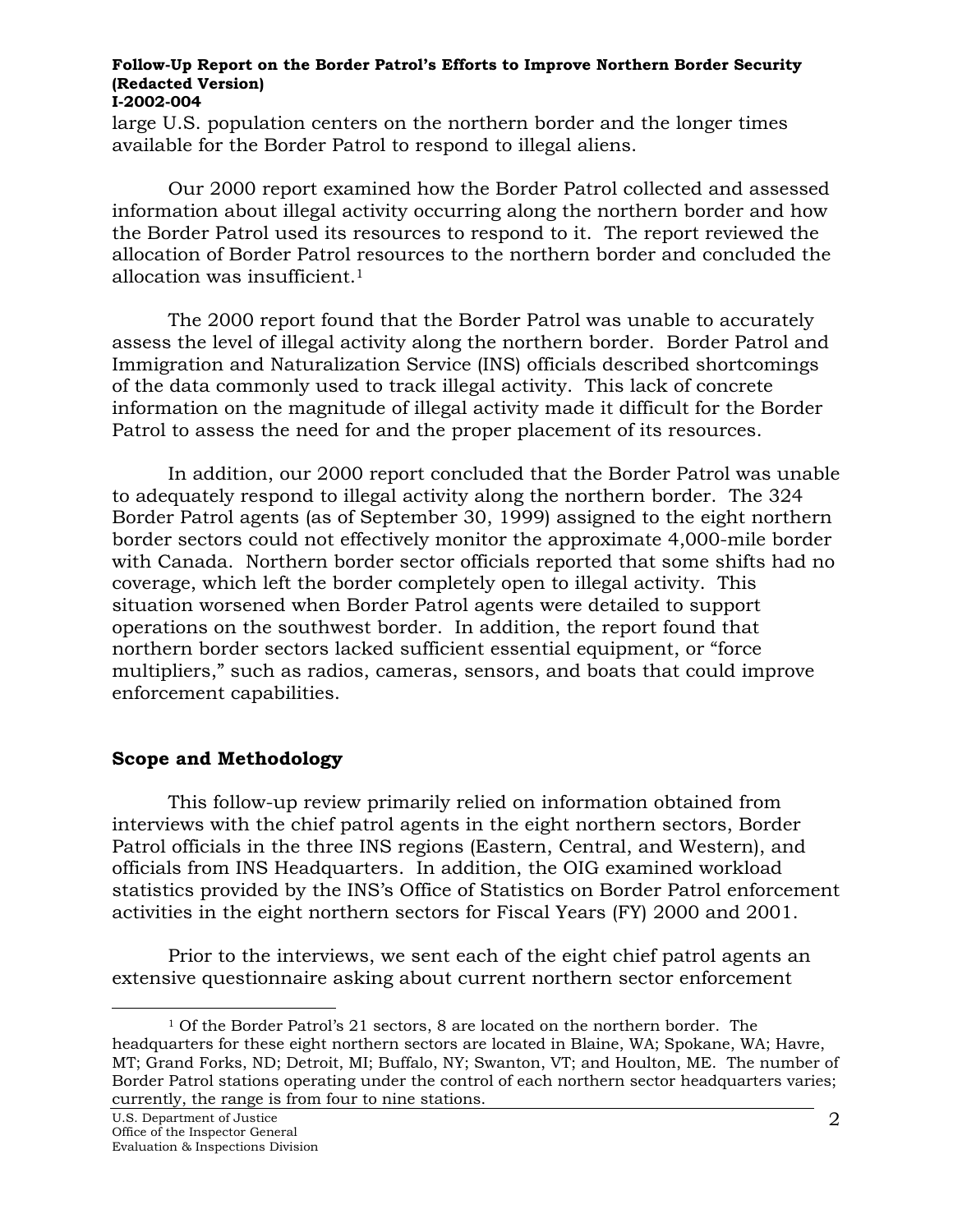operations. This questionnaire solicited information and opinions from the chief patrol agents on staffing levels and deployment status, equipment condition and availability, resource needs, and intelligence sharing. We also sent a copy of this questionnaire to Border Patrol officials in each of the three INS regions and at INS Headquarters. After interviewing the chief patrol agents, we discussed the results of these interviews with Border Patrol officials in each of the three INS regions and at INS Headquarters.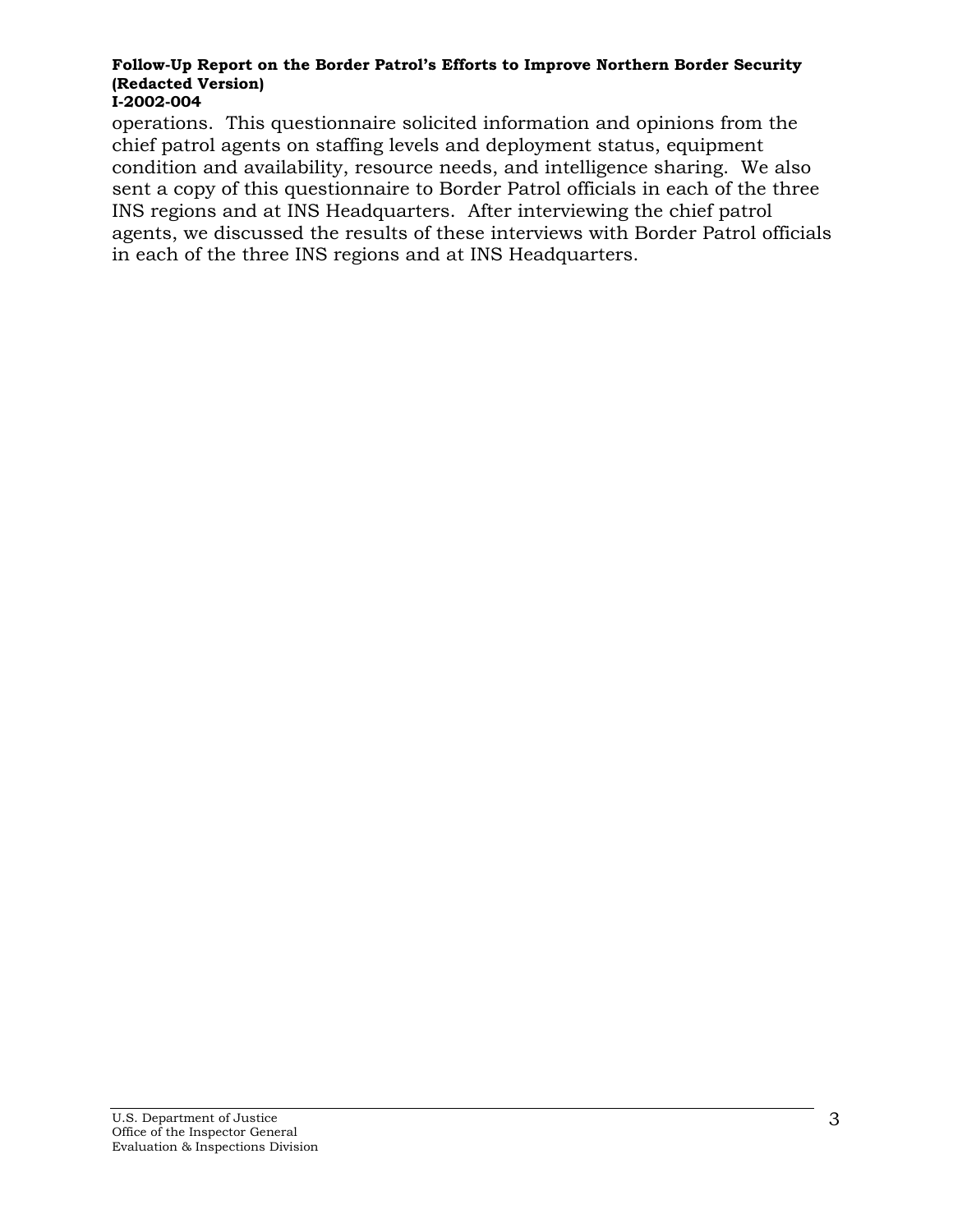# **RESULTS OF THE REVIEW**

### <span id="page-4-0"></span>**INS Northern Border Strategy**

Since the Border Patrol had not initiated Phase IV of its Strategic Plan that included the northern border, our 2000 report recommended that the INS Commissioner direct the Border Patrol to outline the approach it would take to secure the northern border, including, but not limited to, the following:

- identify and implementing accurate methods for collecting data to quantify the level of illegal activity and to support decisions about the allocation of personnel and equipment;
- determine the minimum number of intelligence analysts and intelligence aides needed to accurately assess the level of illegal activity; and
- determine the minimum number of Border Patrol agents the northern border sectors require to address existing gaps along the northern border.

In FY 2000, Attorney General Janet Reno directed the INS to develop an integrated strategy for securing the northern border. She stated that this was a top Department priority. In response, INS Deputy Commissioner Mary Ann Wyrsch convened a working group in August 2000 to develop an INS northern border strategy. The working group consisted of managers from INS field offices, Border Patrol sectors, INS regions, and INS Headquarters officials from Programs, Inspections, Border Patrol, Intelligence, and Investigations. The INS's Office of Programs was placed in charge of the project. In January 2001, the working group completed two documents − the INS Northern Border Strategy and a corresponding Implementation Plan Guidance and Framework. The Office of Programs presented the strategy to Attorney General Reno in January 2001, immediately prior to the change of Administration.

Since January 2001, the INS had made slow progress in implementing the strategy. According to the Acting Executive Associate Commissioner for the Office of Programs, the INS planned to wait until the new Administration took office to seek approval for its northern border strategy. Attorney General John Ashcroft was provided a copy of the strategy, but the INS elected not to take action to obtain approval until a new INS Commissioner was sworn in. However, Commissioner James Ziglar did not take office until August 6, 2002,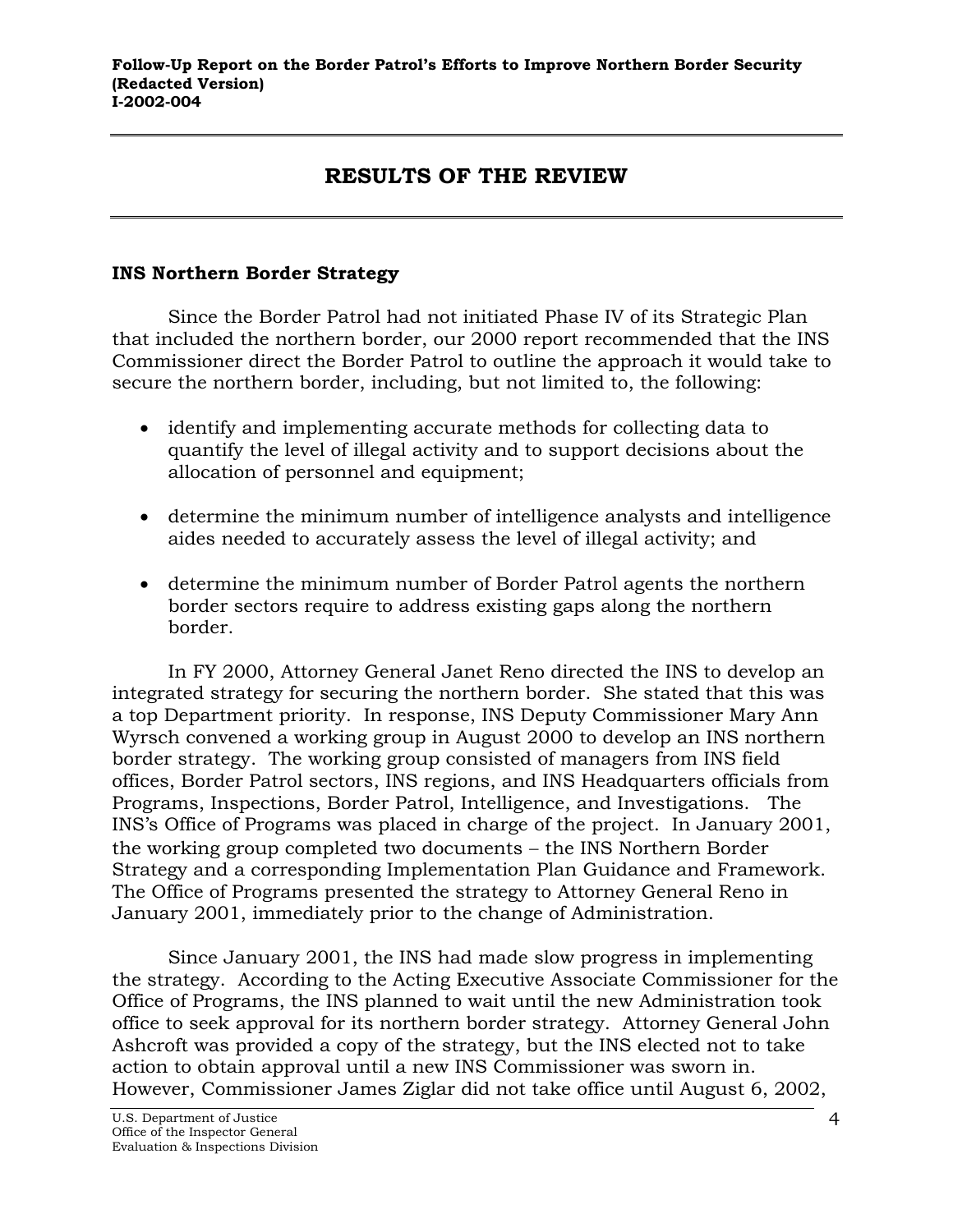<span id="page-5-0"></span>and any further action on the implementation of the strategy was overwhelmed by the events of September 11, 2001.

Since September 11, the interaction between the U.S. and Canadian governments to promote cooperation along the northern border has accelerated. In December 2001, the Attorney General, the INS Commissioner, and the Homeland Security Director signed a 30-point action plan with Canadian officials. The action plan involves multiple federal agencies including the Department of Justice. The Department of State has lead responsibility for the plan. Elements of the plan relate to coordinated law enforcement operations, intelligence sharing, infrastructure improvements, improving compatible immigration databases, visa policy coordination, permanent resident cards, prescreening of air passengers, joint passenger analysis units, increasing the need of biometric identifiers, and improved refugee/asylum claims processing. INS officials told us that implementation of the plan is in progress. In January 2002, the Attorney General announced the temporary assignment of 100 Border Patrol agents to northern border sectors.

## **Border Patrol Northern Border Operations**

Based on this follow-up review, we found that the Border Patrol has made improvements in some areas of its northern border enforcement operations since we issued our original report in February 2000. However, all eight Border Patrol sector chief patrol agents we interviewed described staffing, equipment, and intelligence support deficiencies at the northern border sectors.

## *Staffing*

The northern border sectors continue to have staffing shortfalls that hinder Border Patrol efforts to adequately monitor the northern border. In January 2002, the Border Patrol announced that it was temporarily deploying 100 Border Patrol agents to the northern border to augment the current staff. The deployment would begin in January 2002 and continue for approximately 60 days. It is not yet certain how these Border Patrol agents will be deployed or whether additional deployments will follow. The Border Patrol hopes to gain the necessary information from this deployment to more accurately determine its long-term staffing needs for the northern border.

The chief patrol agents we interviewed said that since February 2000, the greatest number of new agents that any northern border sector had received was nine, while another sector reported no increase in agents. Four of the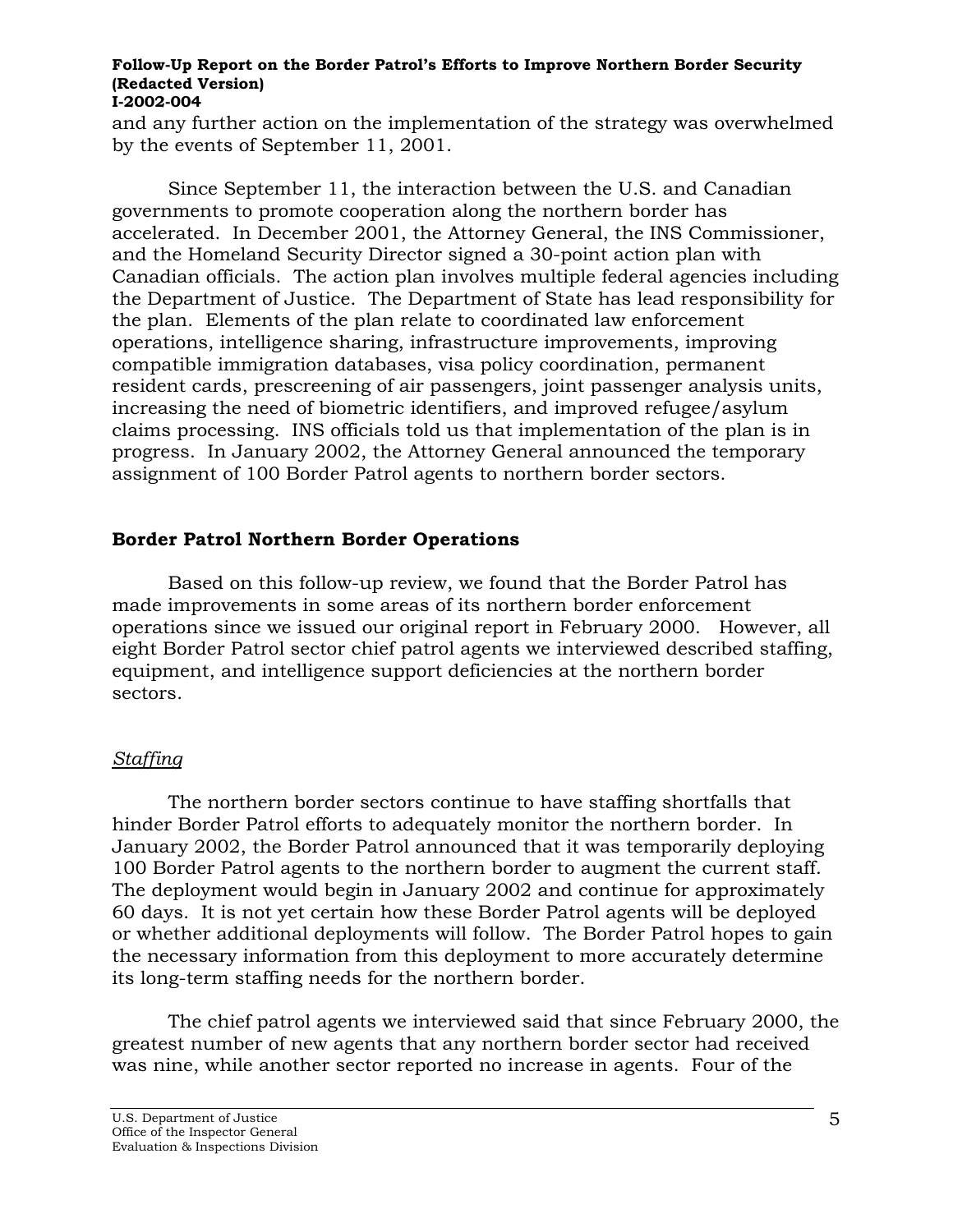eight sectors reported that because of continued staffing shortages none of their stations were operating on a 24-hour basis.

### **Border Patrol Agent Enhancements**

In FY 1999, 324 Border Patrol agents (3.8 percent of the national total) were on duty at the northern border. In FY 2001, 368 Border Patrol agents were on duty at the northern border (about 3.9 percent of the national total). These additional 44 agents represent an increase of 13.6 percent in northern border staff. In comparison, in FY 2001 the southwest border had 9,065 Border Patrol agents (a 9.7 percent increase from 1999).

| <b>Authorized</b>       | <b>FY</b> | <b>FY</b> | <b>FY</b> | <b>Net</b> | Percent |
|-------------------------|-----------|-----------|-----------|------------|---------|
| <b>Positions</b>        | 1999      | 2000      | 2001      | Change     | Change  |
| <b>Northern Border</b>  | 324       | 344       | 368       | 44         | 13.6    |
| <b>Southwest Border</b> | 8,264     | 8,669     | 9,065     | 801        | 9.7     |
| Total <sup>2</sup>      | 8,588     | 9,013     | 9,433     | 845        | 9.8     |

### **Table 1 - Border Patrol Agents On Duty**

Source - Border Patrol Headquarters

Border Patrol officials told the OIG that the recently enacted FY 2002 budget provides for 570 additional Border Patrol agent positions and that approximately 25 percent of these positions will be allocated to the northern border. This would bring the total number of Border Patrol agents on the northern border to approximately 510. Border Patrol officials told us that they feared that employment opportunities with the expanded federal air marshal program may not only hinder recruitment efforts but may also affect the retention of Border Patrol agents who are lured to the new program.

Border Patrol officials told the OIG that even if all of the new Border Patrol agents could be hired, trained, and brought on duty, serious infrastructure issues on the northern border continue to exist that must be addressed. These include office space for the new Border Patrol agents and additional detention space (assuming additional Border Patrol agents will make additional arrests).

 $\overline{a}$ 

<span id="page-6-0"></span><sup>2</sup> The total does not include New Orleans, Miami, Ramey, or Livermore Border Patrol Sectors.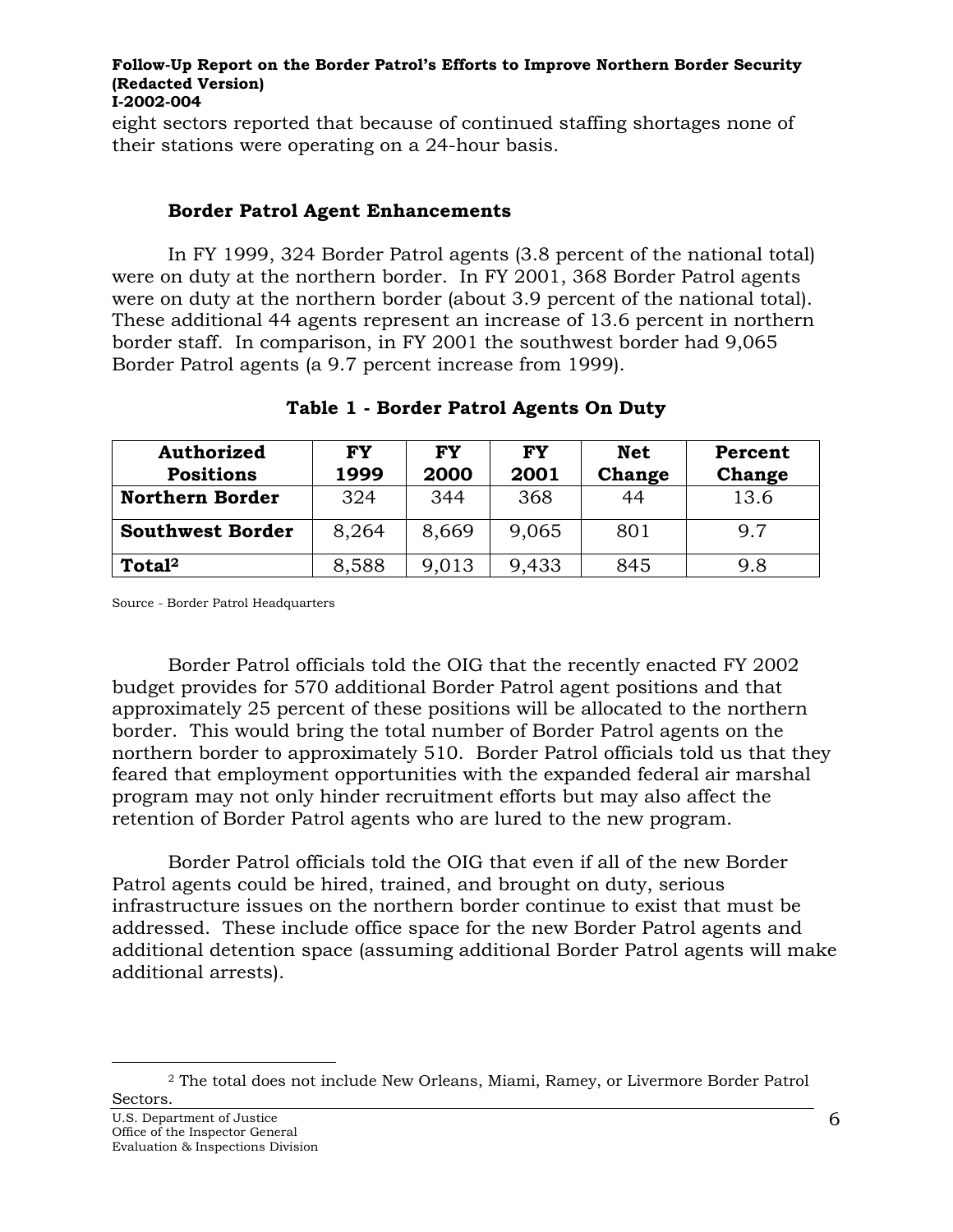#### **Support Staff Enhancements**

We found a great need exists for additional support staff on the northern border. Most chief patrol agents told the OIG they need additional technical support personnel (such as pilots, computer specialists, communications and electronics technicians, vehicle and boat mechanics) to operate, repair, or maintain aircraft, vehicles, boats, computers, cameras, sensors, and radios. This need varies from sector to sector depending on its specific equipment problems.

Related to this issue, the Border Patrol developed an accounting system to track the number of hours Border Patrol agents were diverted from enforcement time to support activities. The intent of the system was to provide documentation to validate support staff enhancement requests. However, the system was used to monitor enforcement hours. Chief patrol agents said they were pressured by INS management to reduce the number of Border Patrol agent hours used for non-enforcement activities. As a result, support activities are often not completed or not completed timely.

The shortage of support staff is not a problem unique to the northern border. The Border Patrol has not received, though it has requested, support staff enhancements for the last three fiscal years. During the same period, its technical and mechanical support requirements rose dramatically with an influx of new sensors, night vision devices, computers, and vehicles.

### **Temporary Duty**

The OIG 2000 report described temporary duty assignments for Border Patrol agents from the under-staffed northern sectors to assist southwest Border Patrol operations. The report found that the resulting staff reductions on the northern border had an adverse effect on northern border enforcement operations. In its November 2000 response to the OIG report, the INS stated that the Border Patrol had discontinued the practice of detailing Border Patrol agents from northern sectors to the southwest border.

We confirmed during our interviews with the chief patrol agents in the eight northern sectors that temporary duty assignments to the southwest border have ceased. However, other temporary duty assignments away from the northern border were still occurring. Six of the eight chief patrol agents reported that one or two of their agents were temporarily assigned out of their sectors to support an operation in Florida during the past two years. Three of the four northern sectors were providing Border Patrol agents to this operation at the time of our interviews in October and November 2001. Additionally, the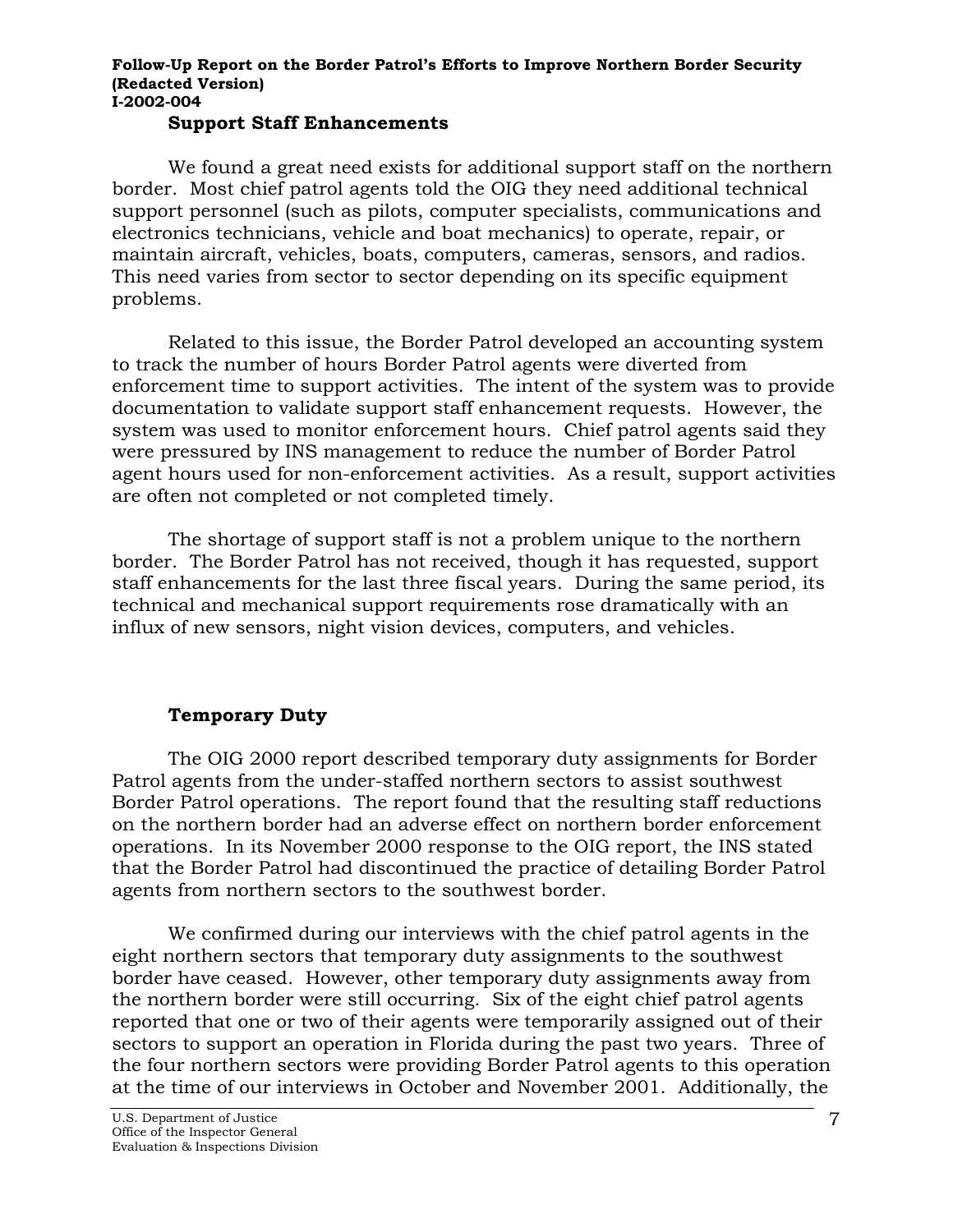<span id="page-8-0"></span>two northern sectors in the Western Region also had been providing Border Patrol agents to this operation.

The temporary assignment to support this operation usually lasted 30 days. Some sectors assigned one or more Border Patrol agents every month, while other sectors sent them every other month. An Eastern Region official told us that assigning Border Patrol agents from the northern border to support. The operation ended in December 2001. According to the chief patrol agents along the northern border, the temporary assignment of even one or two Border Patrol agents had a significant impact on their northern border sector operations.

### *Equipment*

The equipment needs of the northern border sectors have not been completely met. This year some of the northern border sectors have received or anticipate receiving new equipment such as boats, snowmobiles, and infrared cameras while other sectors were unsure of what equipment, if any, will be allotted to them. The original OIG report recognized the diverse geography of the northern border sectors, which have dense forests and hundreds of miles of lakes and rivers, and therefore different equipment needs. Two of the northern sectors (Detroit and Buffalo) are responsible for patrolling a border that is entirely comprised of water, except for crossing points at bridges and tunnels.

During our interviews, the chief patrol agents generally responded positively in describing the availability and the condition of their vehicles. The northern sectors received 41 new vehicles in FY 2001. The number and condition of boats available to conduct enforcement activities also has improved since our original report. However, three chief patrol agents said shortages in boats still affect enforcement activities. Most of the chief patrol agents also said that additional air patrol support would enhance enforcement operations.

The Border Patrol has made additions to the sensor systems arrayed on the northern border, deploying additional sensor systems to five of the eight sectors in FY 2001. All eight sectors received additional night vision devices in FY 2001.[3](#page-8-1) 

The Border Patrol's radio equipment continues to be problematic. For example, five of the eight chief patrol agents said their radio systems were

 $\overline{a}$ 

<span id="page-8-1"></span><sup>&</sup>lt;sup>3</sup> The INS's Northern Border Strategy does not address the number of sensor systems ultimately needed or the parts of the border that should be covered by the systems.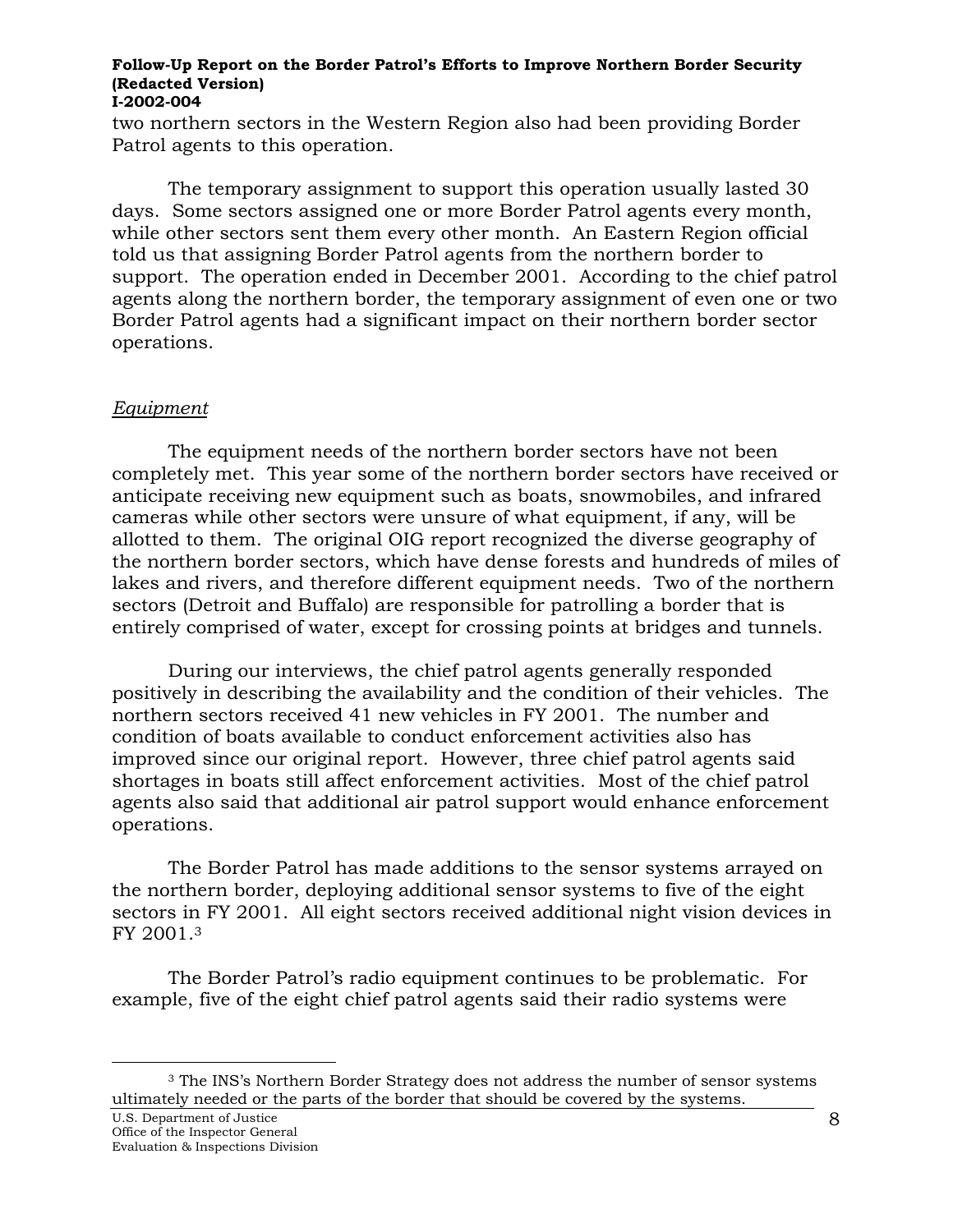<span id="page-9-0"></span>either completely or partially outdated, inadequate, or lacked other significant capabilities.

Responsibility for INS's radio systems resides with the Department of Justice's (DOJ) Wireless Management Office (WMO), which manages the Justice Wireless Network. The WMO controls all procurement activities and operating funds for the entire DOJ radio system. The Border Patrol identifies its needs to the WMO and is subject to the WMO's processes and decisions. The DOJ's existing radio system is scheduled for replacement in 2005. The Border Patrol does control the acquisition of hand-held radios and has purchased radios for the six sectors still equipped with the existing old radio systems.

### *Intelligence Support*

The intelligence capability to support enforcement operations in the northern border sectors continues to be limited. Most chief patrol agents described their intelligence gathering and sharing capabilities as good, given the resources available. However, most chief patrol agents stated a need for additional intelligence officers. As previously discussed, the Border Patrol has not received support position enhancements. This includes intelligence analyst positions. These staffing limitations restrict the Border Patrol's ability to effectively analyze and disseminate the intelligence data it has collected.

According to some data supplied by Border Patrol officials, the northern sectors have received technology enhancements to provide better intelligence support to law enforcement operations. These include additional systems that provide Border Patrol agents with access to certain databases and provide tools to support law enforcement operations.

The chief patrol agents all characterized the intelligence relationships and cooperation with Canadian intelligence and law enforcement authorities as ranging from very good to exceptional. The same was said of the relationship with state and local law enforcement.

## *Changes in Operations Since September 11, 2001*

The chief patrol agents unanimously agreed that border control and security had become their number one priority since September 11, 2001. Consequently, collateral duties such as recruitment and training were not receiving the previous level of attention. Some chief patrol agents used the term "forward deployment" in describing an increase of Border Patrol agents and equipment to the border to project a heightened border presence. One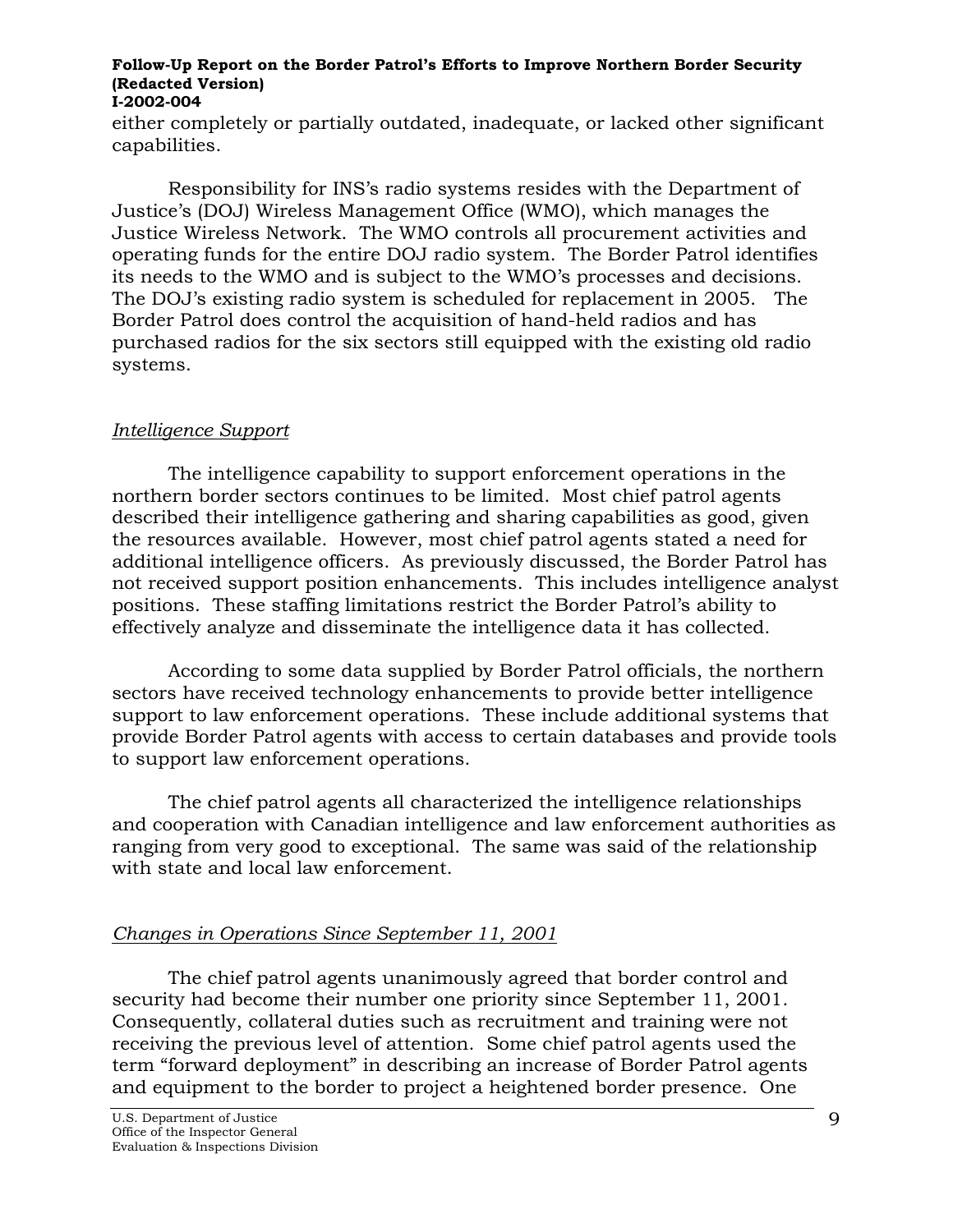chief patrol agent said the four agents assigned to interior stations in his sector were redeployed to stations on the border. This action is forcing the sectors to reduce their emphasis on other enforcement duties. For example, the Border Patrol may not be able to respond as quickly to a request from state and local law enforcement agencies for assistance on an immigration-related matter.

Since September 11, 2001, almost all sectors immediately increased working hours (12-hour days in most instances), established 6 or 7 day work weeks, and cancelled all annual leave. The ceiling for overtime pay for Border Patrol agents has been temporarily set aside to allow for extended duty hours. The chief patrol agents said they have been employing 24-hour, 7-day-a-week operations in as many of the sector's stations as possible, given current staffing levels. One chief patrol agent said the three railroad bridges and the three boats in his sector are now being staffed 24 hours, 7 days a week. Even with the additional overtime, the northern sectors still cannot staff all stations 24 hours a day, 7 days a week. According to the chief patrol agents, the extended duty hours have not yet had a negative effect on morale or duty performance. Still, they have begun to reduce the number of hours they are requiring agents to work and are approving leave requests.

On December 14, 2001, the INS directed the northern Border Patrol sectors to submit plans to create or expand Integrated Border Enforcement Team (IBET) and/or Integrated Maritime Enforcement Team (IMET) at their locations. The IBET/IMETs are international, multi-agency groups that pool law enforcement assets, share information, and work collaboratively with all law enforcement agencies having jurisdiction with the United States-Canada border. The plans are due to INS headquarters in January 2002.